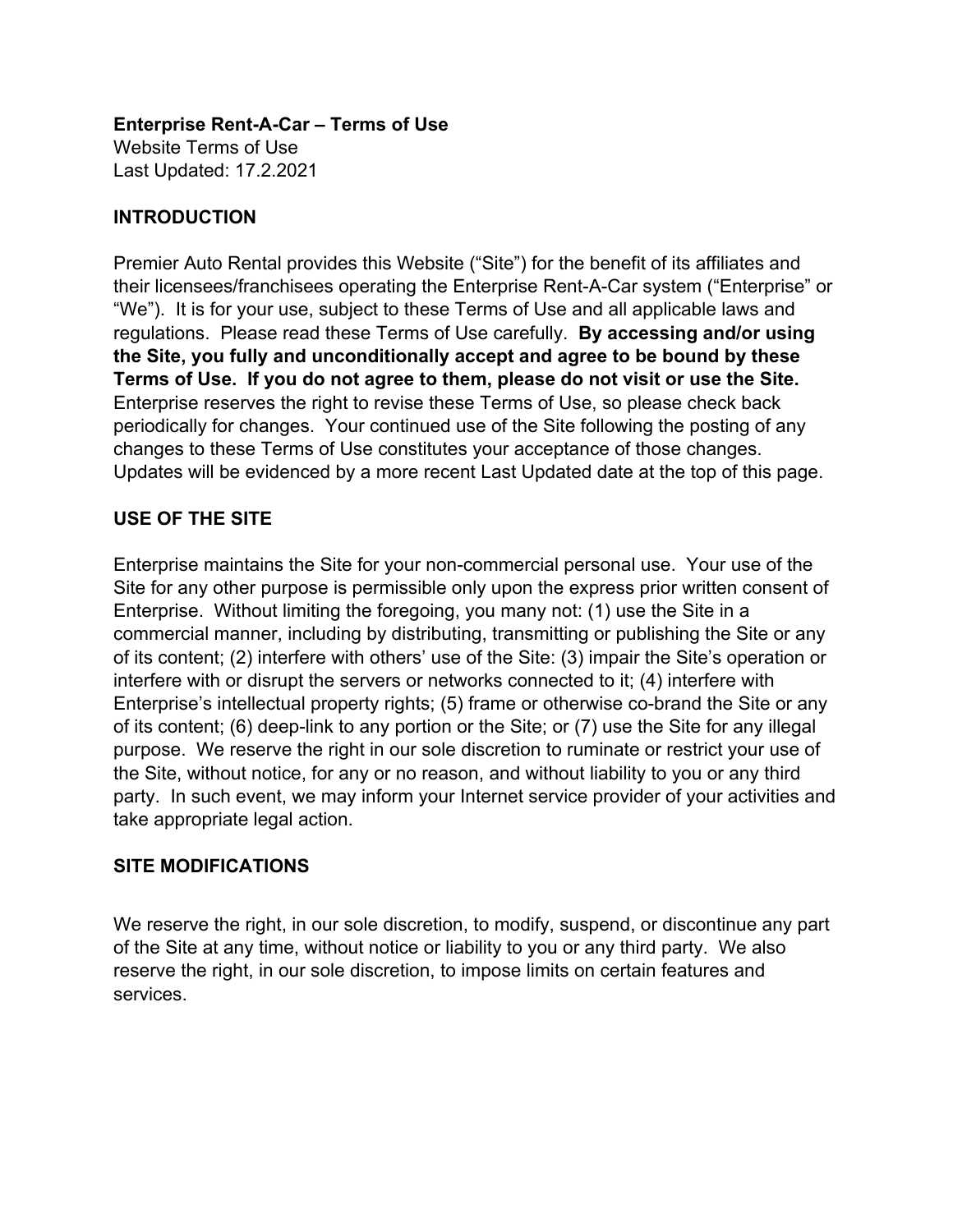## **PRIVACY POLICY**

Enterprise takes your privacy seriously. Any information submitted on or collected through the Site is subject to our Privacy Policy, the terms of which are incorporated into these Terms of Use.

## **LINKS TO OTHER SITES**

The Site may include links to third-party websites. Enterprise does not control and is not responsible for the content or privacy policies of any linked site, and the inclusion of any link on the Site does not imply our endorsement of it.

# **RESERVATIONS AND TRANSACTIONS**

All reservation requests made through the Site are subject to Enterprise's acceptance, which is in our sole discretion. Either you or Enterprise may cancel any reservation, whether or not the reservation has been confirmed, for any or no reason, in your or our sole discretion, and without liability to the other. Rental contracts between Enterprise and Site users are exclusively entered into at branch locations of Enterprise and its affiliates and their respective franchisees.

## **ELECTRONIC COMMUNICATIONS**

You agree that any notice, agreement, disclosure or other communications that we send to you electronically will satisfy any legal communication requirements, including that such communications be in writing.

#### **INTELLECTUAL PROPERTY**

The content, structure and layout of this Site, as well as the program code (the "Content") are owned by Enterprise. All intellectual property rights (e.g. trademark and copyrights, database rights) are owned by Enterprise Holdings, Inc. ("EHI"), an affiliate of Enterprise and are protected by law. All rights reserved. You may print a copy of the Content on your computer only for your own personal, non-commercial home use, provided that you do not remove any copyright, trademark or other proprietary notices from the Content. Any other use of the Content is strictly prohibited, unless you have our prior written permission. The Site may also contain content that is owned by third parties, including our advertisers. You may use such third-party content only as expressly authorized by the applicable owner. All requests for permission to reprint or make any other use of the Content should be addressed to Intellectual Property Manager, Copyright Reprint Permission, 600 Corporate Park Drive, St. Louis, Missouri 63105 or nicadmin@enterprise.com. Enterprise does not warrant that your use of materials displayed on or linked to the Site will not infringe the rights of third parties.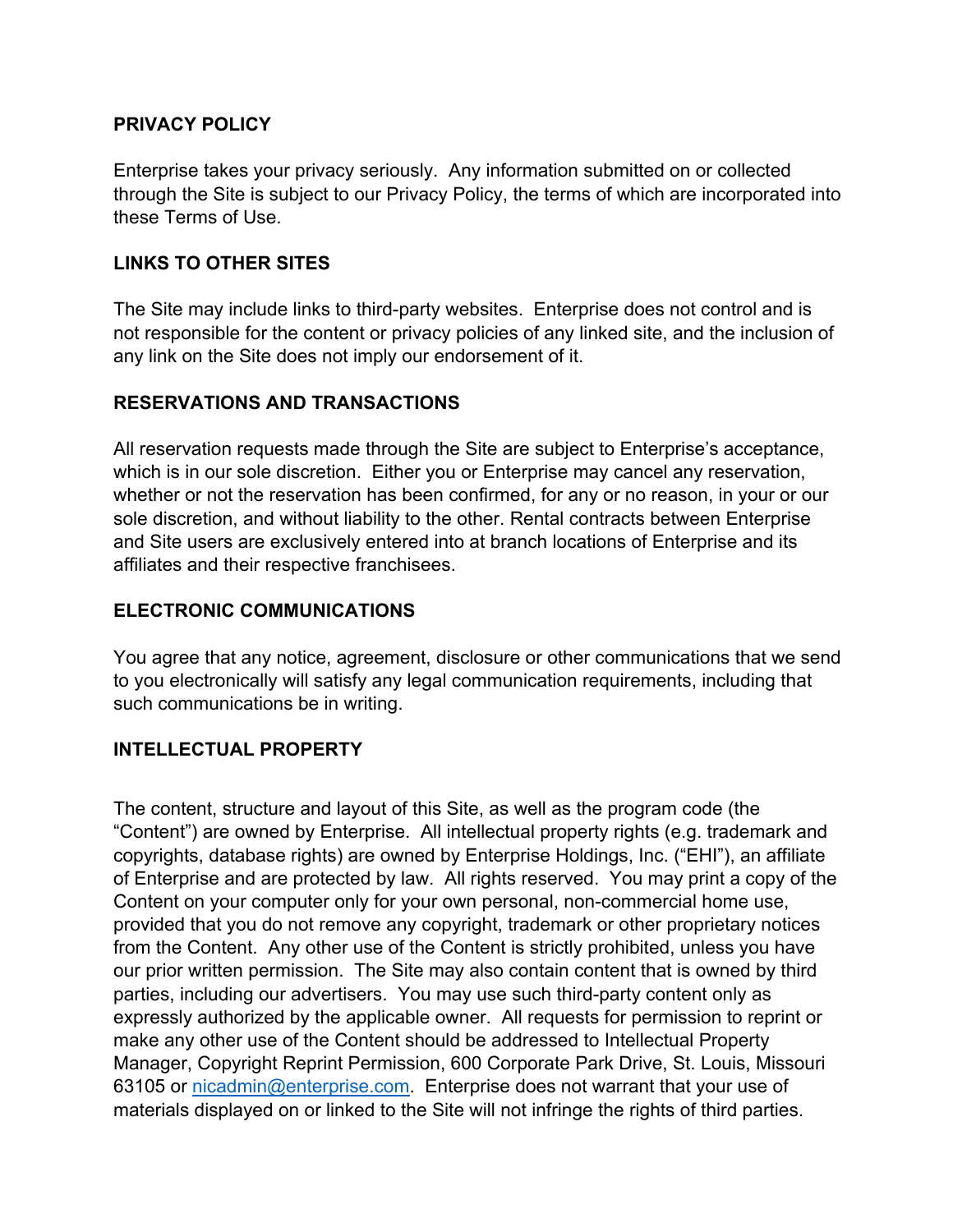# **CLAIMS OF COPYRIGHT INFRINGEMENT**

If you believe that materials posted on the Site violate your intellectual property rights, please contact Enterprise at Intellectual Property Manager, Intellectual Property Questions, 600 Corporate Park Drive, St. Louis, Missouri 63105 or nicadmin@enterprise.com. Please included: (1) an electronic or physical signature of the person authorized to act on behalf of the owner of the copyright or other proprietary interest; (2) a description of the copyrighted work or other protected material that you claim has been infringed upon; (3) a description of where the material is located on the Site; (4) your address, telephone number and e-mail address; (5) your statement that you have a good faith belief that the disputed use is not authorized by the copyright or other interest owner, its agent or the law; and (6) your statement, that the information in your notice is accurate and that you are the copyright or other interest owner or are authorized to act on the owner's behalf.

# **INTELLECTUAL PROPERTY**

Enterprise, the "e" logo, WWW.ENTERPRISE.COM, WE'LL PICK YOU UP, ARMS, ECARS, MONTH OR MORE, CORPORATE CLASS, and EVERY SALE are included in the family of trademarks and service marks owned by EHI (this is not an all-inclusive list of EHI's trademarks and service marks). Trademarks and service marks designated with the "®" symbol are registered with the U.S. Patent and Trademark Office and with numerous foreign countries. Other trademarks and service marks belonging to EHI may be designated with "SM" or "TM" symbols. Our trademarks and service marks may not be used in connection with any product or service without our prior written permission. All other brands, trademarks and names not owned by EHI that appear on the Site are the property of their respective owners, who may or may not be affiliated with, connected to or endorsed by Enterprise.

Enterprise or its affiliated companies have a number of pending patent applications, both US and foreign, covering various aspects of this Site, and users are cautioned from copying, adopting, using or otherwise borrowing any techniques, menu operations, or other functional aspects or features as doing so may well result in liability for patent infringement.

# **USE OF INFORMATION SUBMITTED**

You agree that Enterprise is free to use any comments, information or ideas contained in any communication you may send to us, without compensation, acknowledgement or payment to you, for any purpose whatsoever, including, but not limited to, developing, manufacturing and marketing products and services and creating, modifying or improving the Site or other products or services.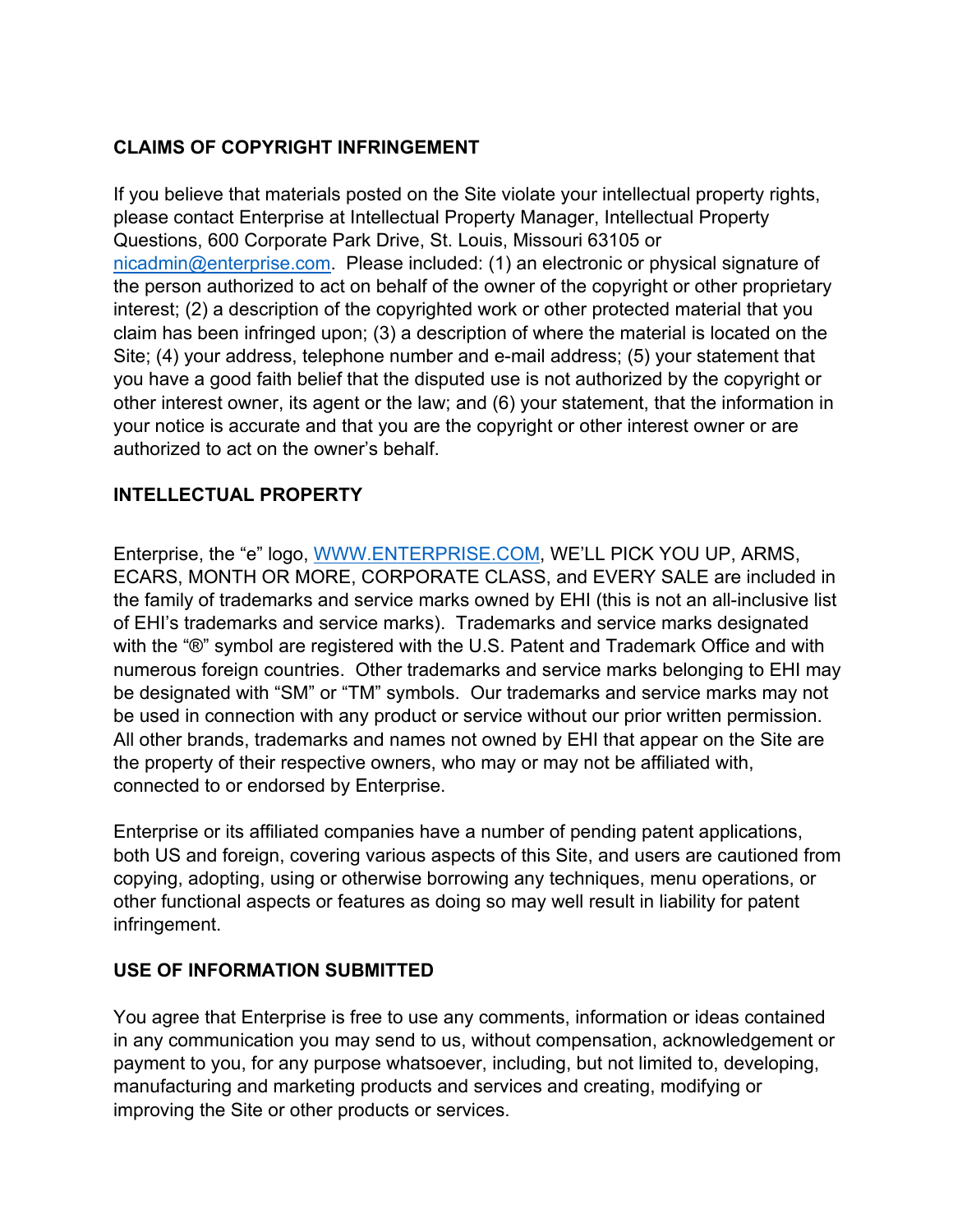### **NO WARRANTY**

While we use our best efforts to maintain the accuracy and reliability of the Site, we do not warrant or represent that it will always function or be error-free. We assume no responsibility or liability for errors or omissions on the Site or for problems with its operation. Your access and use of the Site are at your own risk. Without limiting the foregoing, THE SITE, ITS CONTENT AND ANY PRODUCT OR SERVICE OFFERED THROUGH IT ARE PROVIDED "AS IS" AND "AS AVAILABLE", WITHOUT WARRANTY OF ANY KIND. EITHER EXPRESS OR IMPLIED, INCLUDING BUT NOT LIMITED TO THE IMPLIED WARRANTIES OF MERCHANTABILITY, FITNESS FOR A PARTICULAR PURPOSE, TITLE AND NON-INFRINGEMENT. Some jurisdictions do not allow the exclusion of certain warranties, so the above may not apply to you.

### **LIMITATION OF LIABILITY**

IN NO EVENT SHALL ENTERPRISE, ITS RELATED COMPANIES, AND EACHSUCH COMPANY'S DIRECTORS, OFFICERS, EMPLOYEES AND AGENTS BE LIABLE FOR ANY DIRECT, INDIRECT, INCIDENTAL, SPECIAL, CONSEQUENTIAL OR PUNITIVE DAMAGES ARISING OUT OF OR IN CONNECTION WITH YOUR ACCESS, USE OR INABILITY TO USE THE SITE, ANY INFORMATION PROVIDED BY THE SITE OR ANY TRANSACTION ENTERED INTO THROUGH THE SIGTE.

Nothing in these Terms of Use excludes or limits your legal rights. In particular, nothing in these Terms of Use excludes or limits our liability for death or personal injury caused by our negligence, for fraud or fraudulent misrepresentation or for breach of any implied warranties that cannot be excluded by law.

#### **INDEMNITY**

You agree to indemnify and hold Enterprise and its related companies and each of their respective directors, officers, employees and agents harmless from and against any third-party claim or cause of action, including reasonable attorneys' fees and costs, arising directly or indirectly, in whole or in part, out of your access or use of the Site or your violation of any law or the rights of any person.